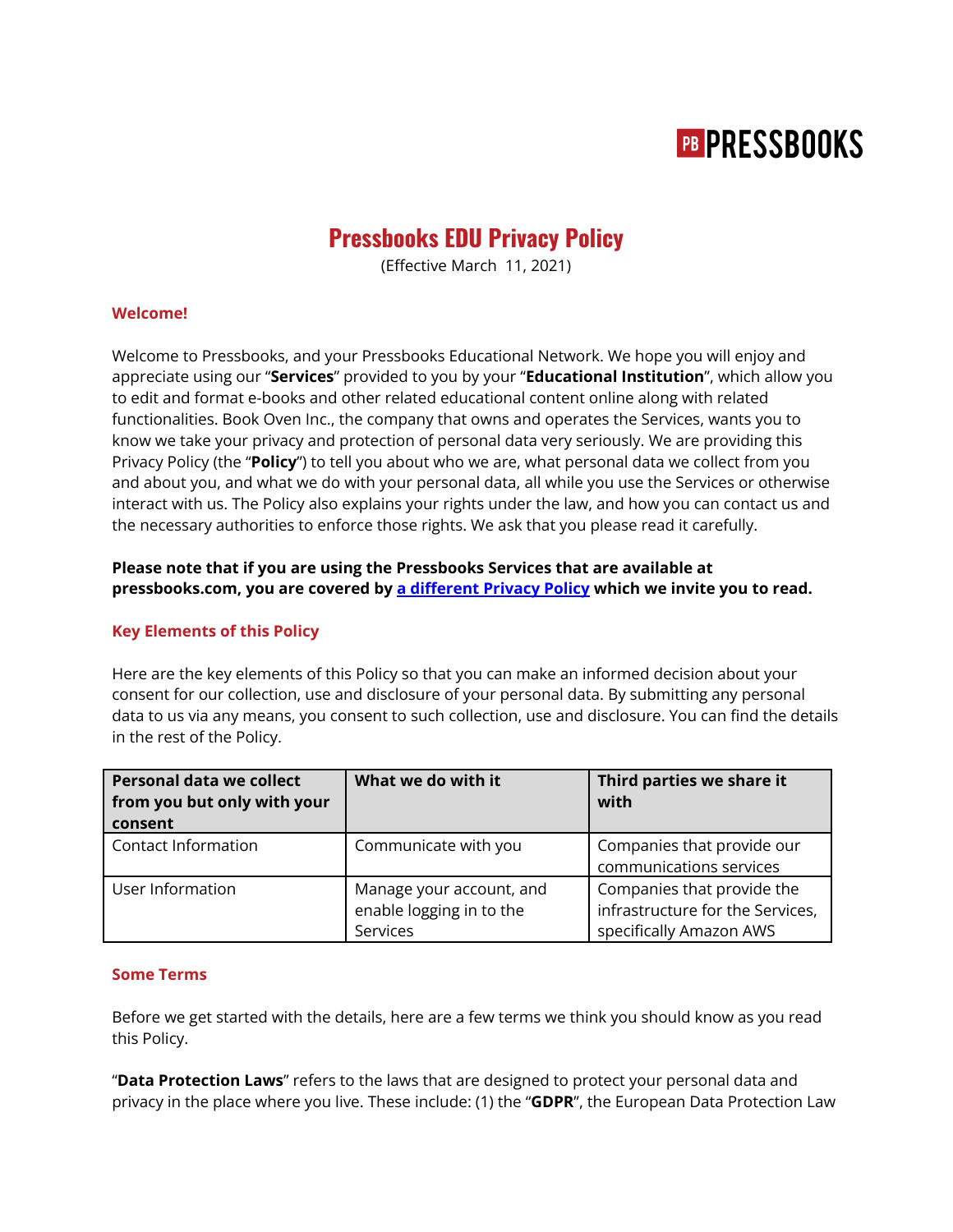which stands for "General Data Protection Regulation", with the official name *Regulation (EU) 2016/679 of the European Parliament and of the Council*; (2) "**PIPEDA**" (*Personal Information Protection and Electronic Documents Act*), which is the Canadian Data Protection Law that applies to our activities in Canada; and (3) the *California Consumer Privacy Act* ("**CCPA**") which applies to our activities in the United States in certain circumstances. Pressbooks is committed to adhering to all these applicable Data Protection laws.

"**Personal data**" – this is information we collect from you or about you and which is defined in the GDPR as "any information relating to an identified or identifiable natural person." It can be as simple as your email, or something more complicated like an online identifier (usually a string of letters and / or numbers) that gets attached to you. Under PIPEDA and the CCPA, the equivalent concept is "personal information", which is roughly the same. Any mention of "personal data" in this Policy shall also mean personal information.

# **About Us and Contacting Us**

Book Oven Inc. is a duly-incorporated company in the Province of Quebec, Canada that owns and operates the Services under the name "**Pressbooks**". Where this Policy refers to "Pressbooks", it may refer to Book Oven Inc. and / or its shareholders, officers, directors, employees, agents, partners, principals, representatives, successors and assigns, depending on the context.

Under the GDPR, Pressbooks is a "data controller". That means we collect personal data directly from you and determine the purpose and means of "processing" that data. "Processing" is a broad term that means collection, use, storage, transfer or any other action related to your personal data; it is used in this Policy in that way.

If you want to ask us anything about what's in this Policy, or anything else privacy- or data- related, or exercise any of your available privacy rights, you can email:

Pressbooks Privacy Officer [privacy@pressbooks.com](mailto:privacy@pressbooks.com)

Here is the mailing address for you as well:

Pressbooks Privacy Officer 5333 av. Casgrain, Suite 202 Montreal, Québec Canada H2T 1X3

If you have any questions about your account or the Services, we encourage you to contact the Pressbooks network manager at your Educational Institution.

### **Your Rights**

You have the following rights regarding your personal data held by Pressbooks, and other privacy rights. Please note that not necessarily all of these rights may be available to you; this depends on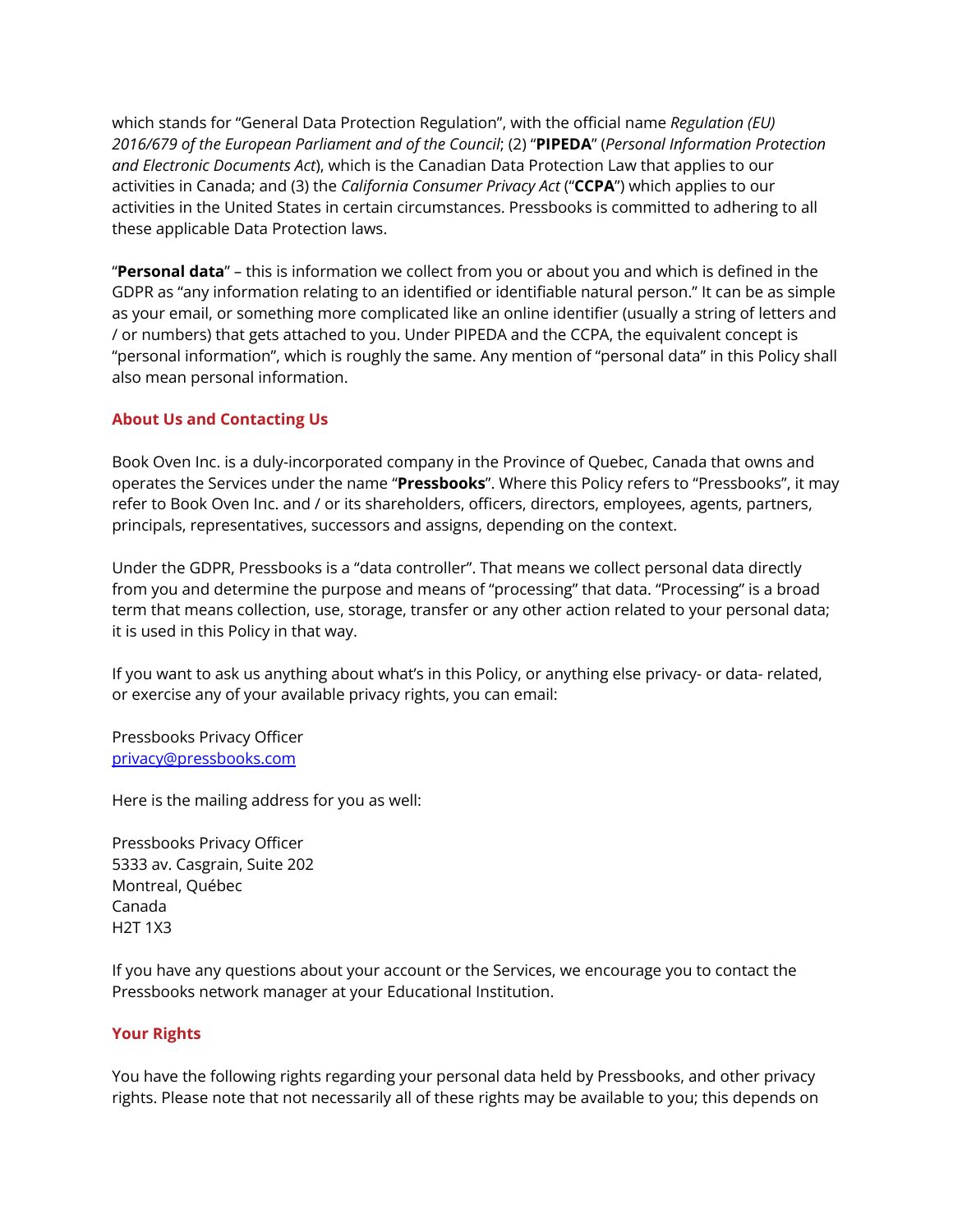the Data Protection Laws where you are located that apply to you. These rights may be exercised without affecting the price you pay for any of the Services, if any. Notwithstanding that, exercising certain of these rights may affect your ability to use some or all of the Services.

- The right to withdraw at any time your consent for Pressbooks to process your personal data;
- The right to have your personal data erased from Pressbooks' records;
- The right to access your personal data and any relevant information around its processing and use;
- The right to have a copy of your personal data given to you in an easy to read format so that you can transfer it to any data processor;
- The right to have your personal data corrected or updated if you believe it is inaccurate or out of date;
- The right to opt out of marketing communications we send you, at any time;
- The right to know whether Pressbooks sells or shares your personal data (and if so, who gets it). Please refer to that information elsewhere in this Policy, though you can contact our Privacy Officer if you need additional information or clarifications;
- The right to demand that Pressbooks not sell your personal data;
- The right to restrict the processing of your personal data if it is inaccurate or if our processing or use of it is against the law; and
- The right to refuse any marketing or advertising targeted at you by Pressbooks.

If you wish to exercise any of these rights, please contact our Privacy Officer at the contact information above, or refer to certain relevant sections further in this Policy.

# **Personal Data Collected from You and What We Use It For**

In the table below, please find all the personal data we may collect from you directly, what we use it for, and the legal basis under the GDPR for us having and processing this personal data. Under PIPEDA, the legal basis is your informed consent, and by submitting this personal data you acknowledge having granted this consent to Pressbooks.

| <b>Personal data</b><br>category                           | <b>Personal data</b><br>processed                                                                                                                   | What we use it for<br>(the "purpose" of                                                                              | <b>Legal basis for</b><br>processing under the |
|------------------------------------------------------------|-----------------------------------------------------------------------------------------------------------------------------------------------------|----------------------------------------------------------------------------------------------------------------------|------------------------------------------------|
|                                                            |                                                                                                                                                     | processing)                                                                                                          | <b>GDPR</b>                                    |
| Contact Information<br>submitted through a<br>contact form | Your name,<br><b>Educational Institution</b><br>and email address                                                                                   | To communicate with<br>you in reply to your<br>inguiry                                                               | Your consent in giving<br>us this information  |
| User Information,<br>when sent to us<br>directly by you    | Username (which may<br>be a unique name,<br>your Educational<br>Institution ID, or<br>Educational<br>Institution's network<br>ID) and email address | To create an account<br>for you, to<br>communicate with<br>you, and to provide<br>you with access to the<br>Services | Your consent                                   |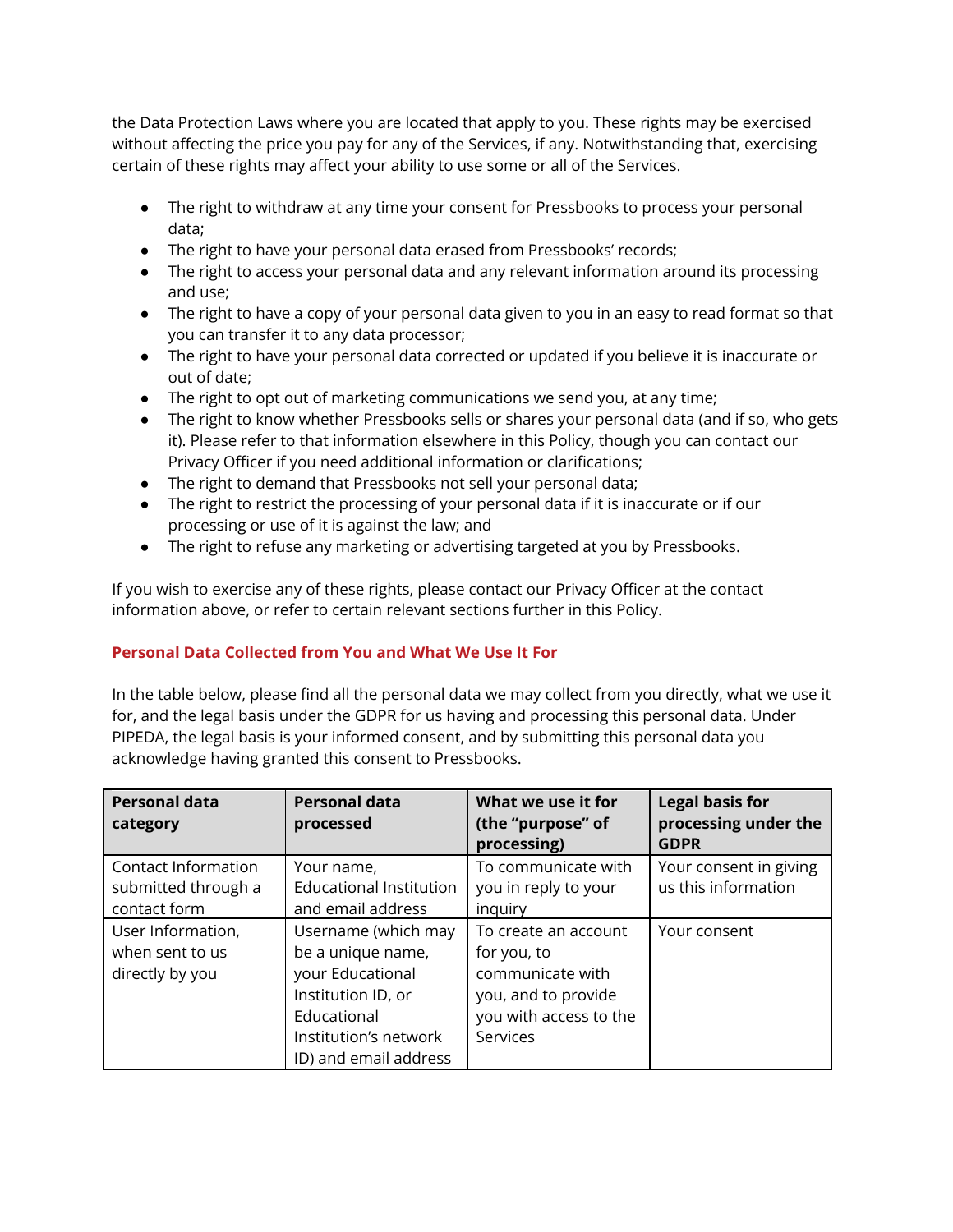Where you have provided personal data further to your consent, if you withdraw your consent to use this personal data, we will no longer be able to provide certain Services, or the entirety of the Services, to you.

# **Personal Data Collected About You from Third Parties and What We Use It For**

Sometimes we get personal data about you from third parties. This table explains the details about this personal data – what it is, where it came from, what we do with it, and legal basis for us having and processing this personal data under the GDPR. Under PIPEDA, the legal basis is your informed consent.

| <b>Personal data</b><br>category | <b>Personal data</b><br>processed                                                                                                                         | Who we get<br>the data<br>from                                                                                   | What we use it<br>for<br>(the "purpose" of<br>processing)                                                               | <b>Legal basis for</b><br>processing<br>under the GDPR |
|----------------------------------|-----------------------------------------------------------------------------------------------------------------------------------------------------------|------------------------------------------------------------------------------------------------------------------|-------------------------------------------------------------------------------------------------------------------------|--------------------------------------------------------|
| User Information                 | Username (which<br>may be a unique<br>name, your<br>Educational<br>Institution ID, or<br>Educational<br>Institution's<br>network ID) and<br>email address | Your<br>Educational<br>Institution<br>who is a<br>Customer of<br>Pressbooks<br>who has<br>signed an<br>agreement | To create an<br>account for you, to<br>communicate with<br>you, and to<br>provide you with<br>access to the<br>Services | Your consent and<br>performance of a<br>contract       |
|                                  |                                                                                                                                                           | with us                                                                                                          |                                                                                                                         |                                                        |

### **Sensitive Personal Data**

We do not collect any of what the GDPR considers sensitive personal data from you, unless you voluntarily submit it to us via our contact form or other method, which we encourage you not to do.

# **Who We Transfer Your Personal Data To**

We routinely share some of your personal data with certain types of third parties who are identified in the table below along with what they do with it. Some of those third-party recipients may be based outside your home jurisdiction. If you are in the European Economic Area — please see the "Transfer of Your Personal Data Outside of the European Economic Area" further down in this Policy for more information including on how we safeguard your personal data when this occurs.

We will share personal data with law enforcement or other public authorities if: (1) we are required by applicable law in response to lawful requests, including to meet national security or law enforcement requirements; (2) if we believe it is necessary in order to investigate, prevent, or take action regarding illegal activities, fraud, or situations involving potential threats to the safety of any person, or any violation of any Pressbooks contract that governs your relationship with us; or (3) if we believe it is necessary to investigate, prevent, or take action regarding situations that involve abuse of the Services infrastructure or the Internet in general (such as voluminous spamming or denial of service attacks).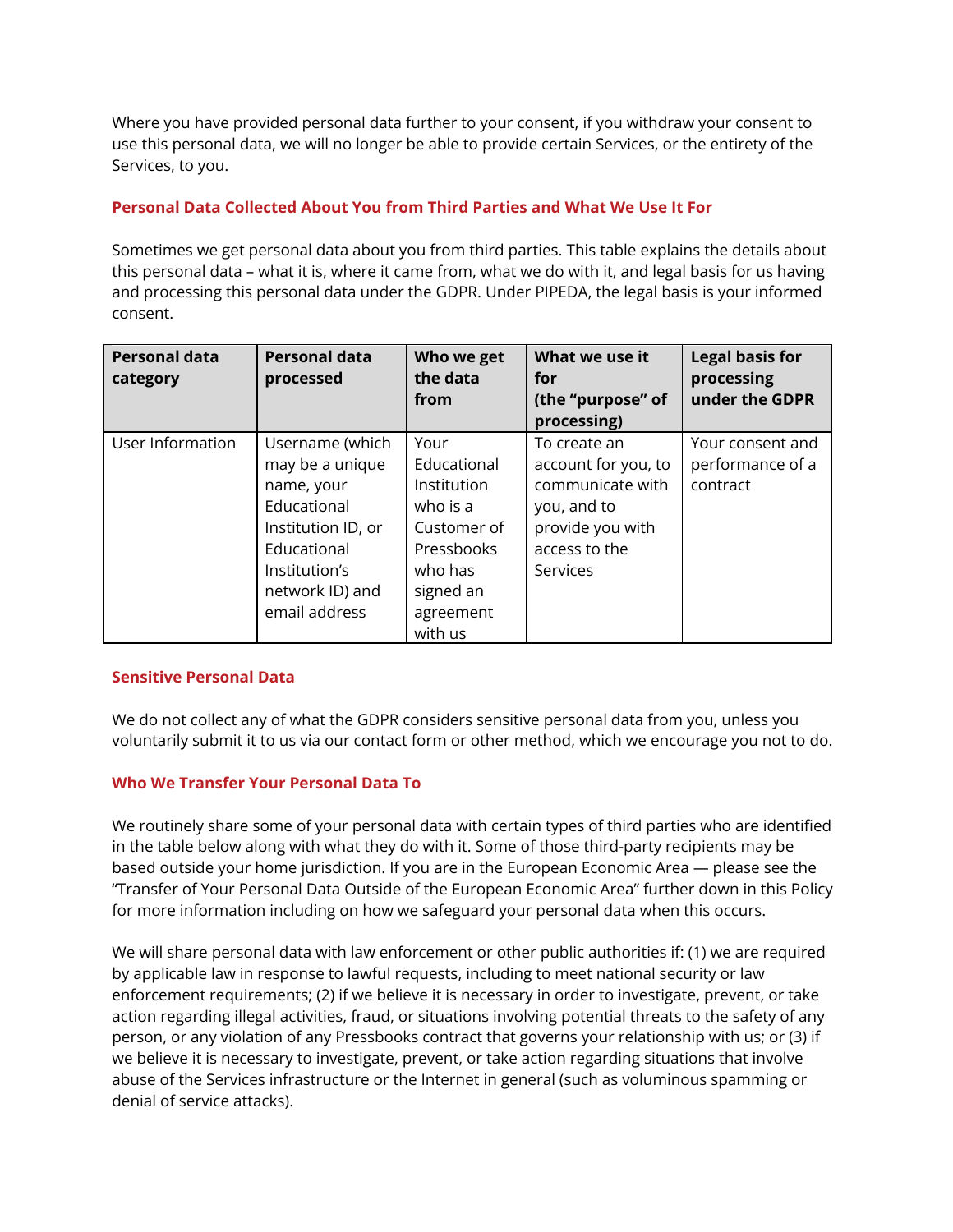We may also share personal data: (1) to a parent company, subsidiaries, joint ventures, or other companies under common control with Pressbooks (in which case we will require such entities to honour this Policy); (2) if Pressbooks merges with another entity, is subject to a corporate reorganization, sells or transfers all or part of its business, assets or shares (in which case we will require such entity to assume our obligations under this Policy, or inform you that you are covered by a new privacy policy).

We will never share your personal data with other third parties except under these circumstances. We do not sell or rent your personal data to any third party for direct marketing purposes or any other purpose.

| <b>Personal data</b>           | Who we transfer it to               | What they do with it              |
|--------------------------------|-------------------------------------|-----------------------------------|
| category                       |                                     |                                   |
| <b>Contact Information</b>     | <b>Zendesk</b>                      | Store it so we may retrieve it to |
|                                |                                     | reply to your inquiry             |
| Contact information            | Our third-party email services      | Send you emails                   |
|                                | provider, specifically Gmail, and   |                                   |
|                                | the other email providers listed in |                                   |
|                                | the Email Communications section    |                                   |
|                                | below                               |                                   |
| User Information               | Companies providing technical       | Control your logging in to the    |
|                                | infrastructure for the Services,    | Services so they can be provided  |
|                                | specifically <b>Amazon AWS</b>      | to you, and record-keeping        |
| Pressbooks analytics           | Companies providing technical       | Provide your Educational          |
| identifiers                    | infrastructure for the Services,    | Institution with analytics as to  |
|                                | specifically Amazon AWS             | how the Services are used         |
| Third-party analytics          | Companies that provide data         | Provide your Educational          |
| identifiers, if your           | analytics for the Services,         | Institution with analytics as to  |
| <b>Educational Institution</b> | specifically Google Analytics       | how the Services are used         |
| activates this feature         |                                     |                                   |

# **Tracking Technology ("Cookies" and Related Technologies)**

Pressbooks uses tracking technology ("cookies" and related technology such as tags, pixels and web beacons) in the Services and by interacting with the Services you agree to their use. Cookies are small text files placed on your computer or device when you visit a website or use an online service, in order to track use of the site or service and to improve the user experience by storing certain data on your computer or device.

Specifically, we may use cookies and related technologies for the following functions:

- to enable your signing-in to the Services;
- to provide general internal and user analytics of the Services and to conduct research to improve the content of the Services using analytics programs listed above in this Policy;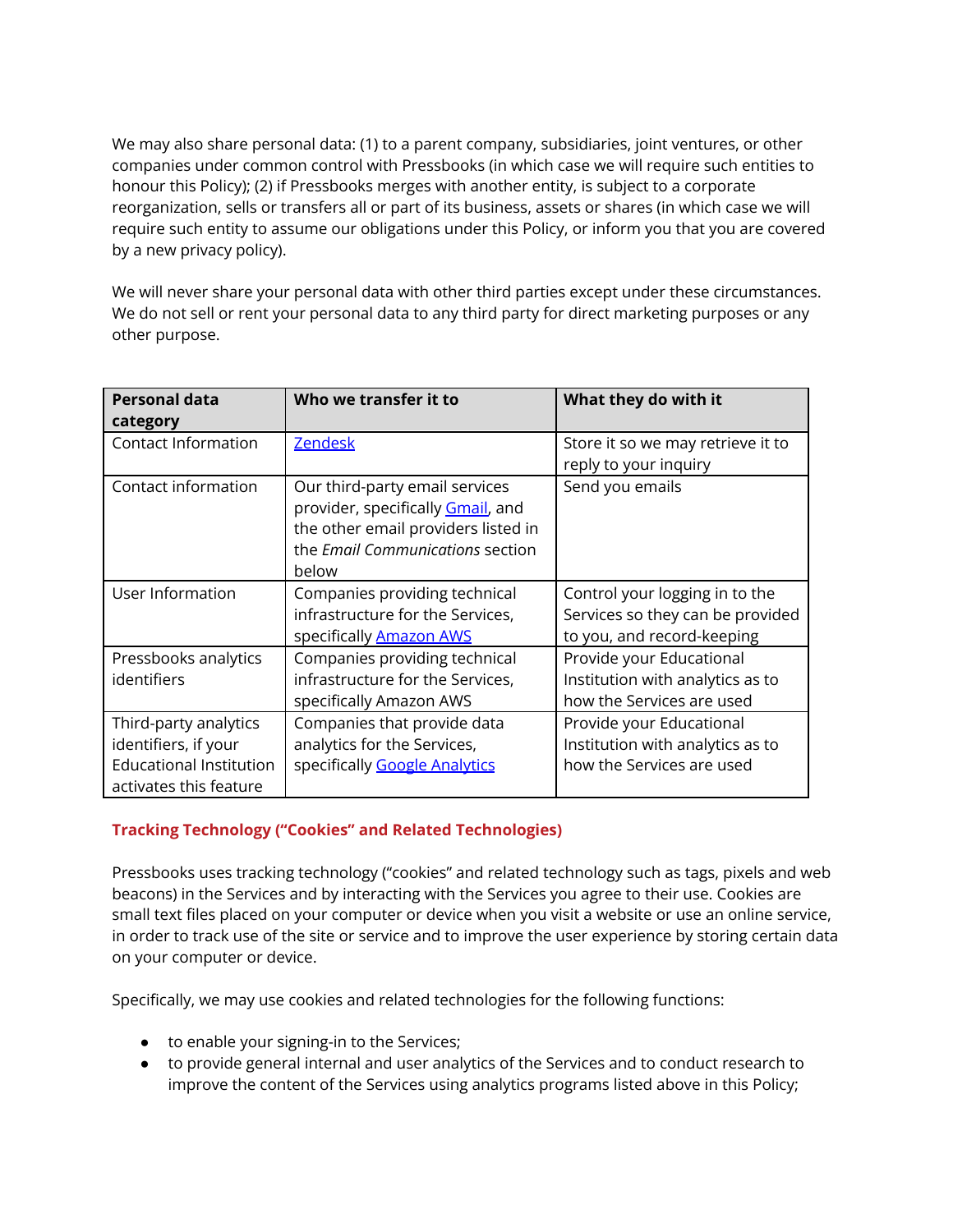- to remember the format of the last ebook you exported so that we may use that format as your default; and
- to assist in identifying possible fraudulent activities.

Your browser or device can be set to refuse cookies or delete them after they have been stored. You can refer to your browser's or device's help section for instructions, but here are instructions for the most commonly-used browsers and operating systems:

- Google [Chrome](https://support.google.com/accounts/answer/61416?co=GENIE.Platform%3DDesktop&hl=en)
- [Mozilla](https://support.mozilla.org/en-US/kb/enable-and-disable-cookies-website-preferences) Firefox
- [Microsoft](https://privacy.microsoft.com/en-us/windows-10-microsoft-edge-and-privacy) Edge
- [Opera](https://www.opera.com/help/tutorials/security/privacy/)
- [Apple](https://support.apple.com/kb/ph21411?locale=en_US) Safari
- [iOS](https://support.apple.com/en-ca/HT201265)

Please note that deleting or blocking certain cookies may reduce your user experience by requiring you to re-enter certain information, including information required to use the Services. Furthermore, deleting certain cookies may prevent certain functions, or the entirety of the Services, from working at all.

### **Email Communications and Compliance with Anti-Spam Laws**

Pressbooks uses [MailChimp](https://mailchimp.com/) to manage our mailing list but this is only to network managers at Educational Institutions not to individual users of the Services, and [mailgun](https://www.mailgun.com/) to send out emails related to certain Services functions (MailChimp and mailgun, collectively the "**Email Service Providers**"). Personal data is transferred to the Email Service Providers in order to manage the mailing list and for the emails to be sent out properly. Your Contact Information is only used to send out emails; the Email Service Providers do not use this personal data for any other purpose, and will not transfer or sell your personal data to any other third party. For more information, please refer to [MailChimp's](https://mailchimp.com/about/security/) Security Policy and [mailgun's](https://www.mailgun.com/privacy-policy/) Privacy Policy.

Network managers may unsubscribe from Pressbooks' mailing list at any time, by following the link at the bottom of those Pressbooks emails. Other types of emails, such as relational and emails related to the Services will not have an opt-out option as they are necessary for the use of the Services.

Pressbooks practices in regards to its email are designed to be compliant with anti-spam laws, including but not limited to the law unofficially called "CASL", or Canada's Anti-Spam Law (S.C. 2010, c. 23). If you believe you have received email in violation of these laws, please contact us using the contact information further up in this Policy.

### **How We Protect Your Personal Data**

We have implemented very strict technical and organisational procedures for ensuring that, by default, only personal data which are necessary for each specific purpose of the processing are processed by us. These procedures prevent your personal data from being lost; or used or accessed in any unauthorised way.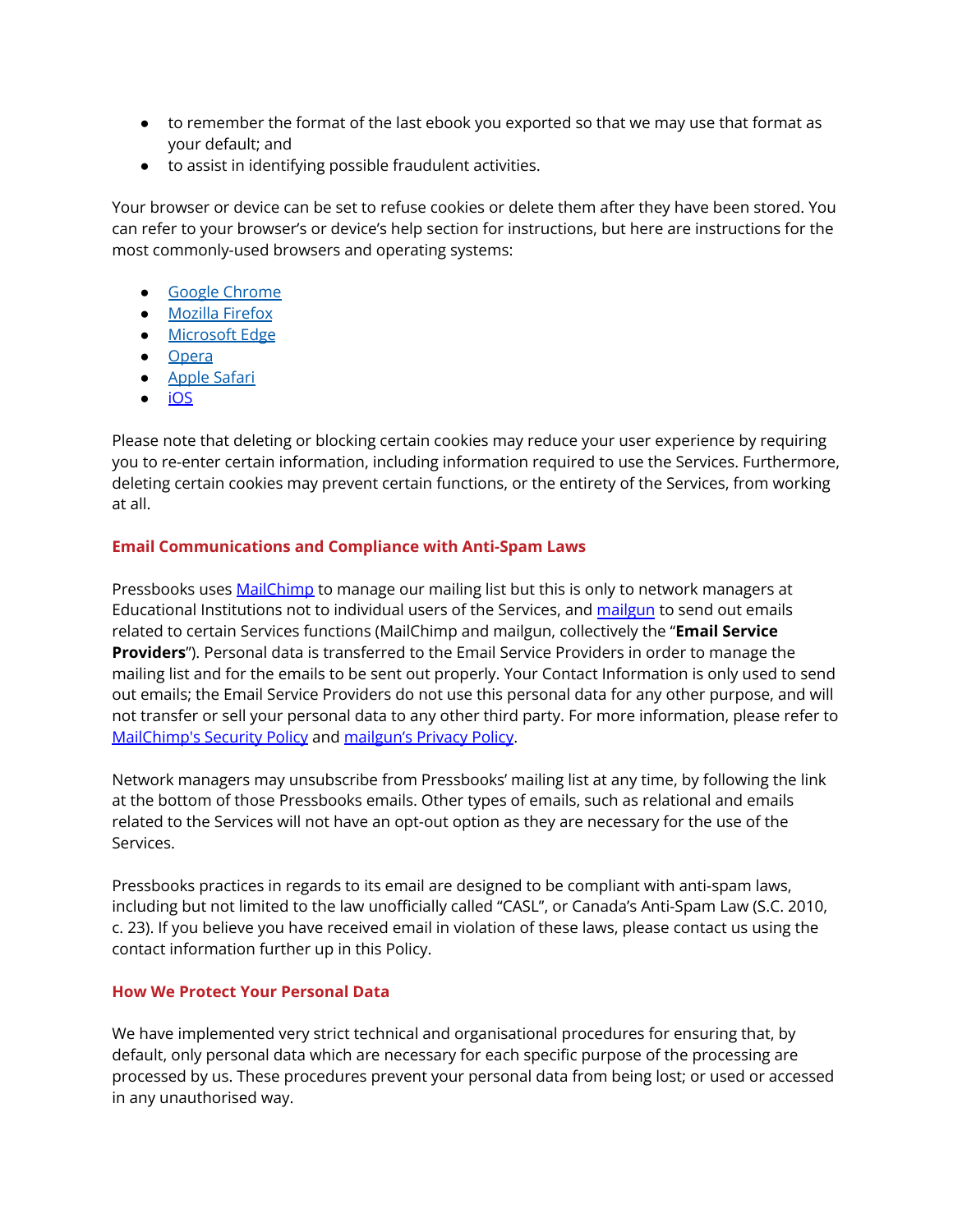We also have procedures in place to deal with any suspected data security breach. We will notify you and any applicable supervisory authority of a suspected data security breach where the Data Protection Laws requires us to do so, and within the time frame required by the applicable Data Protection Law.

Pressbooks uses only industry best practices (physical, electronic and procedural) in keeping any data collected (including personal data) secure. In addition, we use third-party vendors and hosting partners to provide the necessary hardware, software, networking, storage, and related technology required to operate the Services, and these third parties have been selected for their high standards of security, both electronic and physical. For example, Pressbooks uses [Amazon](https://aws.amazon.com/) AWS, a recognized leader in secure data, for hosting of the Services and related data, and storage of data including personal data.

Finally, all information, including personal data, is transferred with encryption using Secure Sockets Layer ("SSL") or Transport Layer Security ("TLS"), robust security standards for Internet data transfer and transactions. You can use your browser to check Pressbooks' valid SSL security certificate when using the Services.

# **Transfer of Your Personal Data Outside of the European Economic Area (EEA)**

For our European users, we endeavour to keep your personal data inside the EEA. Please note that if you are in Europe, the Services provided to you will be hosted on Amazon AWS servers located in Europe. Notwithstanding that, certain of our data processors (and Pressbooks) are in other countries where your personal data may be transferred. However, these countries are limited to countries with particular circumstances that protect your personal data, specifically:

- Canada. Canada has been determined to have an "adequate level of protection" for your personal data under European data [protection](https://ec.europa.eu/info/law/law-topic/data-protection/data-transfers-outside-eu/adequacy-protection-personal-data-non-eu-countries_en) law.
- The United States. Your personal data is only transferred to companies in the United States that: (1) have concluded the Standard [Contractual](https://ec.europa.eu/info/law/law-topic/data-protection/international-dimension-data-protection/standard-contractual-clauses-scc_en) Clauses for the transfer of personal data outside the EEA; and (2) have signed agreements with us or have informed us that they are GDPR-compliant.

That's it! You have the right, however, to refuse to have your data transferred outside the EEA. Please contact our Privacy Officer to make that request. Please note that making this request may prevent you from being able to use a portion or all of the Services.

# **Supervisory Authorities and Complaints**

If you are in the EEA, under the GDPR you have the right to make a complaint to the appropriate supervisory authority. If you are not satisfied with the response received or the actions taken by our Privacy Officer, or if you would like to make a complaint directly about Pressbooks's data practises, we invite you to contact the supervisory authority in your country. For example, if you are in the U.K., you should contact the Information Commissioner's Office who is the supervisory authority. You can reach them in a [variety](https://ico.org.uk/global/contact-us/) of ways, including by phone (0303 123 1113 in the UK) and mail (Wycliffe House, Water Lane, Wilmslow, Cheshire, SK9 5AF). If you are in France, you should contact